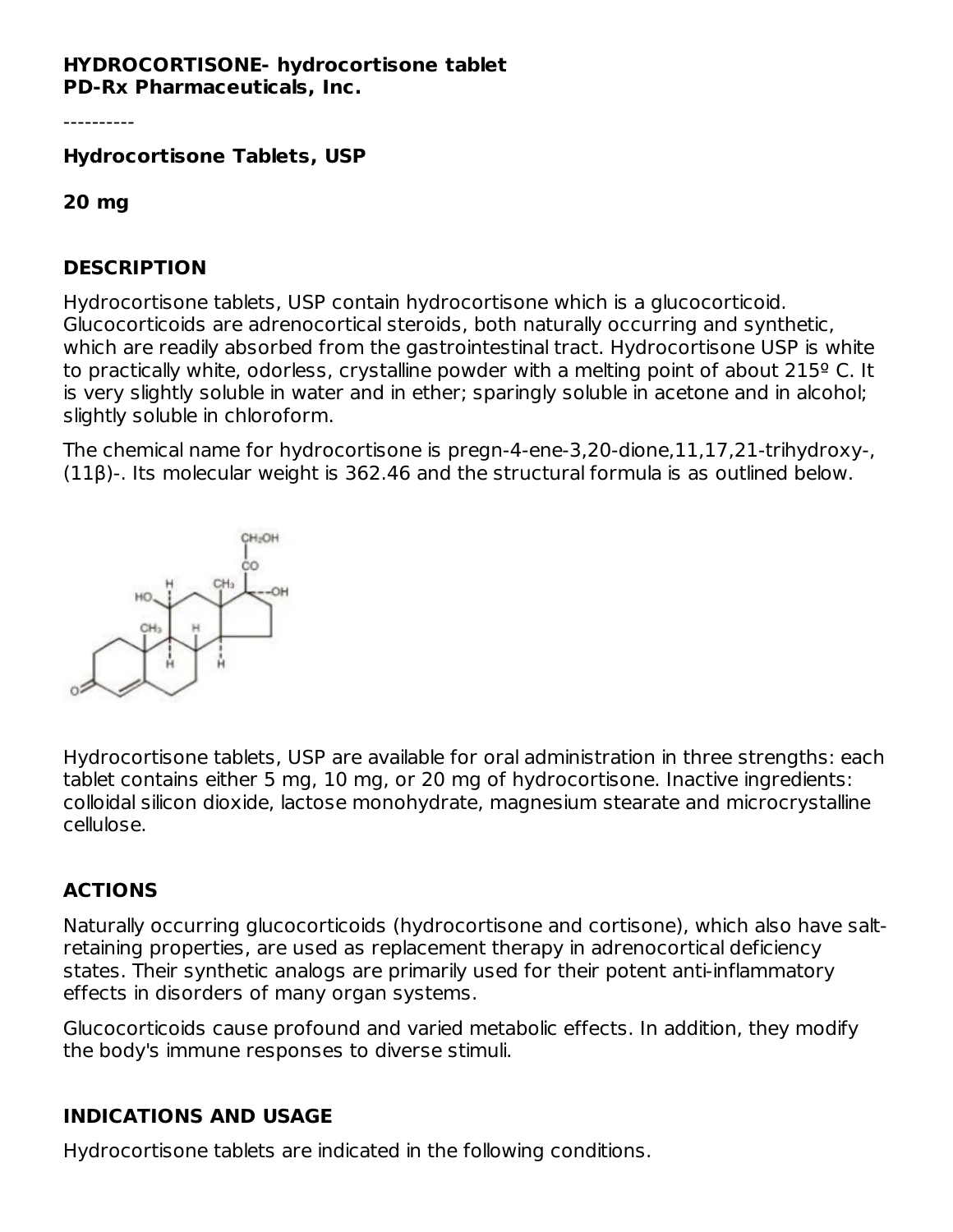### **1. Endocrine Disorders**

Primary or secondary adrenocortical insufficiency (hydrocortisone or cortisone is the first choice; synthetic analogs may be used in conjunction with mineralocorticoids where applicable; in infancy mineralocorticoid supplementation is of particular importance)

Congenital adrenal hyperplasia

Non suppurative thyroiditis

Hypercalcemia associated with cancer

## **2. Rheumatic Disorders**

As adjunctive therapy for short-term administration (to tide the patient over an acute episode or exacerbation) in:

- Psoriatic arthritis
- Rheumatoid arthritis, including juvenile rheumatoid arthritis (selected cases may require low-dose maintenance therapy)
- Ankylosing spondylitis
- Acute and subacute bursitis
- Acute nonspecific tenosynovitis
- Acute gouty arthritis
- Post-traumatic osteoarthritis
- Synovitis of osteoarthritis
- Epicondylitis

## **3. Collagen Diseases**

During an exacerbation or as maintenance therapy in selected cases of:

- Systemic lupus erythematosus
- Systemic dermatomyositis (polymyositis)
- Acute rheumatic carditis

### **4. Dermatologic Diseases**

Pemphigus

Bullous dermatitis herpetiformis

Severe erythema multiforme (Stevens-Johnson syndrome)

Exfoliative dermatitis

Mycosis fungoides

Severe psoriasis

Severe seborrheic dermatitis

### **5. Allergic States**

Control of severe or incapacitating allergic conditions intractable to adequate trials of conventional treatment:

- Seasonal or perennial allergic rhinitis
- Serum sickness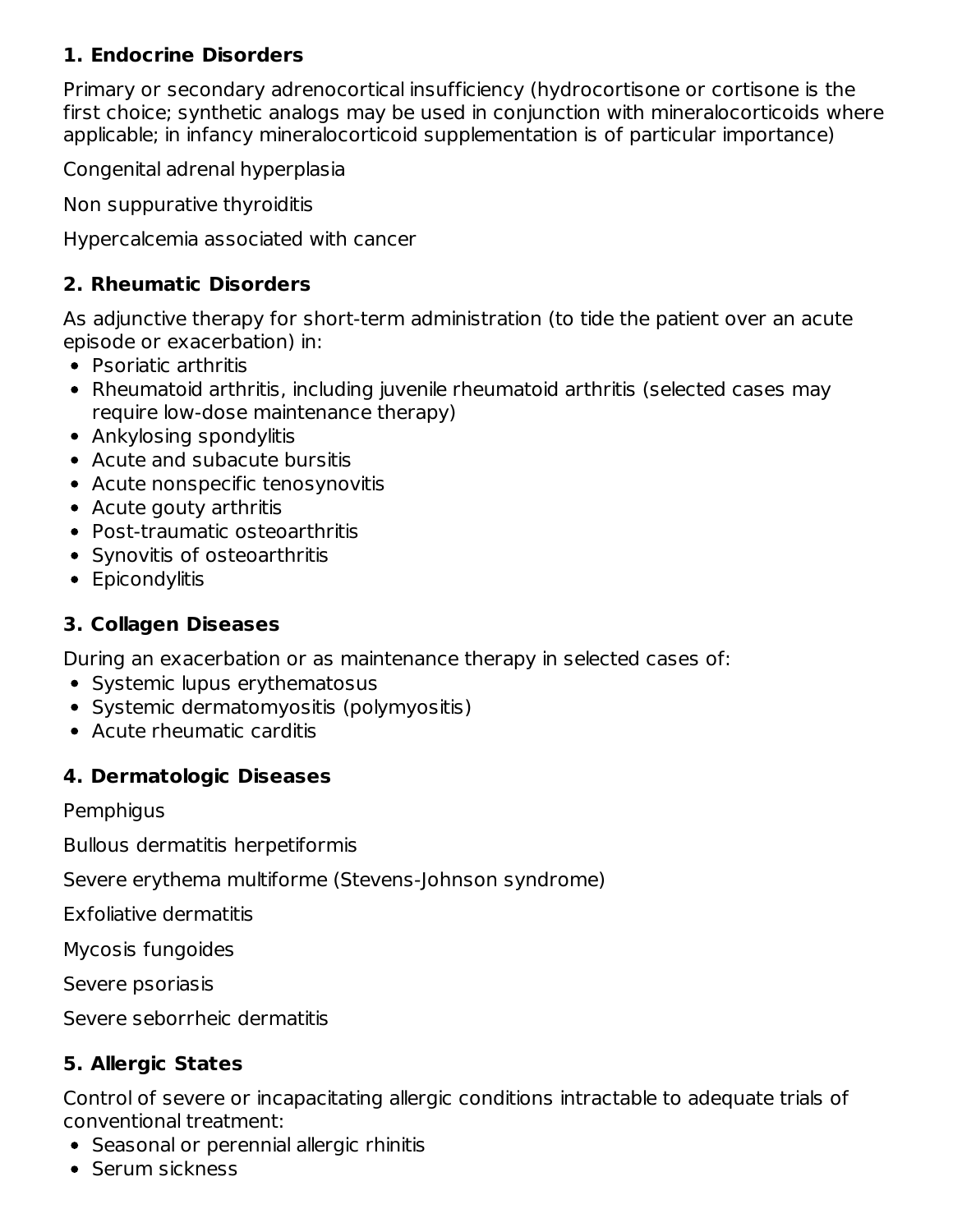- Bronchial asthma
- Contact dermatitis
- Atopic dermatitis
- Drug hypersensitivity reactions

### **6. Ophthalmic Diseases**

Severe acute and chronic allergic and inflammatory processes involving the eye and its adnexa such as:

- Allergic conjunctivitis
- Keratitis
- Allergic corneal marginal ulcers
- Herpes zoster ophthalmicus
- Iritis and iridocyclitis
- Chorioretinitis
- Anterior seament inflammation
- Diffuse posterior uveitis and choroiditis
- Optic neuritis
- Sympathetic ophthalmia

## **7. Respiratory Diseases**

Symptomatic sarcoidosis

Loeffler's syndrome not manageable by other means

**Berylliosis** 

Fulminating or disseminated pulmonary tuberculosis when used concurrently with appropriate

antituberculous chemotherapy

Aspiration pneumonitis

### **8. Hematologic Disorders**

Idiopathic thrombocytopenic purpura in adults

Secondary thrombocytopenia in adults

Acquired (autoimmune) hemolytic anemia

Erythroblastopenia (RBC anemia)

Congenital (erythroid) hypoplastic anemia

### **9. Neoplastic Diseases**

For palliative management of:

- Leukemias and lymphomas in adults
- Acute leukemia of childhood

### **10. Edematous States**

To induce a diuresis or remission of proteinuria in the nephrotic syndrome, without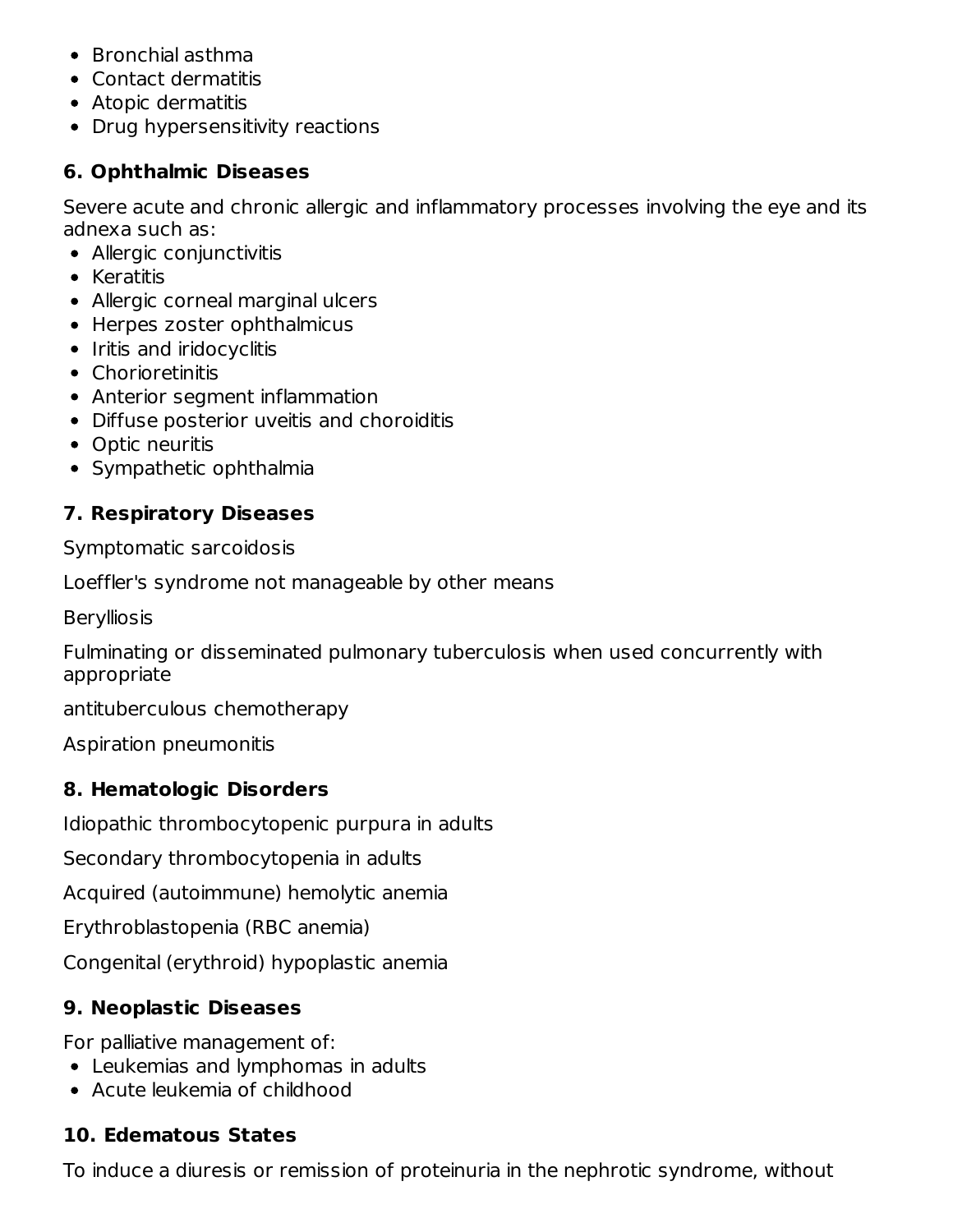uremia, of the idiopathic type or that due to lupus erythematosus.

### **11. Gastrointestinal Diseases**

To tide the patient over a critical period of the disease in:

- Ulcerative colitis
- Regional enteritis

## **12. Miscellaneous**

Tuberculous meningitis with subarachnoid block or impending block when used concurrently with appropriate antituberculous chemotherapy

Trichinosis with neurologic or myocardial involvement

# **CONTRAINDICATIONS**

Systemic fungal infections and known hypersensitivity to components

### **WARNINGS**

In patients on corticosteroid therapy subjected to unusual stress, increased dosage of rapidly acting corticosteroids before, during, and after the stressful situation is indicated.

Corticosteroids may mask some signs of infection, and new infections may appear during their use. Infections with any pathogen including viral, bacterial, fungal, protozoan or helminthic infections, in any location of the body, may be associated with the use of corticosteroids alone or in combination with other immunosuppressive agents that affect cellular immunity, humoral immunity, or neutrophil function.  $^{\rm 1}$ 

These infections may be mild, but can be severe and at times fatal. With increasing doses of corticosteroids, the rate of occurrence of infectious complications increases. <sup>2</sup> There may be decreased resistance and inability to localize infection when corticosteroids are used.

Prolonged use of corticosteroids may produce posterior subcapsular cataracts, glaucoma with possible damage to the optic nerves, and may enhance the establishment of secondary ocular infections due to fungi or viruses.

**Usage in pregnancy:** Since adequate human reproduction studies have not been done with corticosteroids, the use of these drugs in pregnancy, nursing mothers or women of childbearing potential requires that the possible benefits of the drug be weighed against the potential hazards to the mother and embryo or fetus. Infants born of mothers who have received substantial doses of corticosteroids during pregnancy, should be carefully observed for signs of hypoadrenalism.

Corticosteroids have been shown to impair fertility in male rats.

Average and large doses of hydrocortisone or cortisone can cause elevation of blood pressure, salt and water retention, and increased excretion of potassium. These effects are less likely to occur with the synthetic derivatives except when used in large doses. Dietary salt restriction and potassium supplementation may be necessary. All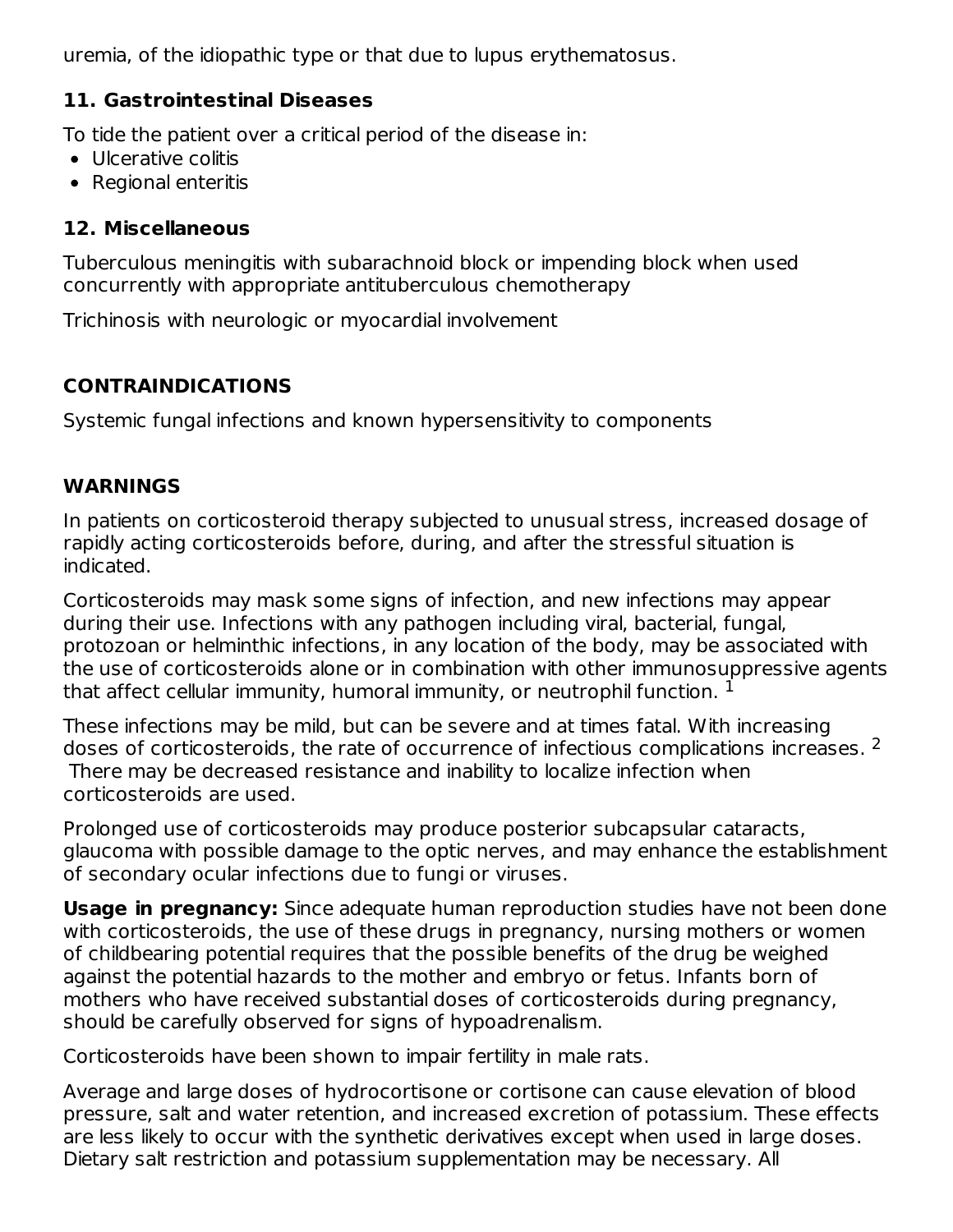corticosteroids increase calcium excretion.

Administration of live or live, attenuated vaccines is contraindicated in patients receiving immunosuppressive doses of corticosteroids. Killed or inactivated vaccines may be administered to patients receiving immunosuppressive doses of corticosteroids; however, the response to such vaccines may be diminished. Indicated immunization procedures may be undertaken in patients receiving nonimmunosuppressive doses of corticosteroids.

The use of hydrocortisone tablets in active tuberculosis should be restricted to those cases of fulminating or disseminated tuberculosis in which the corticosteroid is used for the management of the disease in conjunction with an appropriate antituberculous regimen.

If corticosteroids are indicated in patients with latent tuberculosis or tuberculin reactivity, close observation is necessary as reactivation of the disease may occur. During prolonged corticosteroid therapy, these patients should receive chemoprophylaxis.

Persons who are on drugs which suppress the immune system are more susceptible to infections than healthy individuals. Chicken pox and measles, for example, can have a more serious or even fatal course in non-immune children or adults on corticosteroids. In such children or adults who have not had these diseases, particular care should be taken to avoid exposure. How the dose, route and duration of corticosteroid administration affects the risk of developing a disseminated infection is not known. The contribution of the underlying disease and/or prior corticosteroid treatment to the risk is also not known. If exposed to chicken pox, prophylaxis with varicella zoster immune globulin (VZIG) may be indicated. If exposed to measles, prophylaxis with pooled intramuscular immunoglobulin (IG) may be indicated. (See the respective package inserts for complete VZIG and IG prescribing information.) If chicken pox develops, treatment with antiviral agents may be considered. Similarly, corticosteroids should be used with great care in patients with known or suspected Strongyloides (threadworm) infestation. In such patients, corticosteroid-induced immunosuppression may lead to Strongyloides hyperinfection and dissemination with widespread larval migration, often accompanied by severe enterocolitis and potentially fatal gram-negative septicemia.

### **PRECAUTIONS**

### **General Precautions**

Drug-induced secondary adrenocortical insufficiency may be minimized by gradual reduction of dosage. This type of relative insufficiency may persist for months after discontinuation of therapy; therefore, in any situation of stress occurring during that period, hormone therapy should be reinstituted.

There is an enhanced effect of corticosteroids on patients with hypothyroidism and in those with cirrhosis.

Corticosteroids should be used cautiously in patients with ocular herpes simplex because of possible corneal perforation.

The lowest possible dose of corticosteroid should be used to control the condition under treatment, and when reduction in dosage is possible, the reduction should be gradual.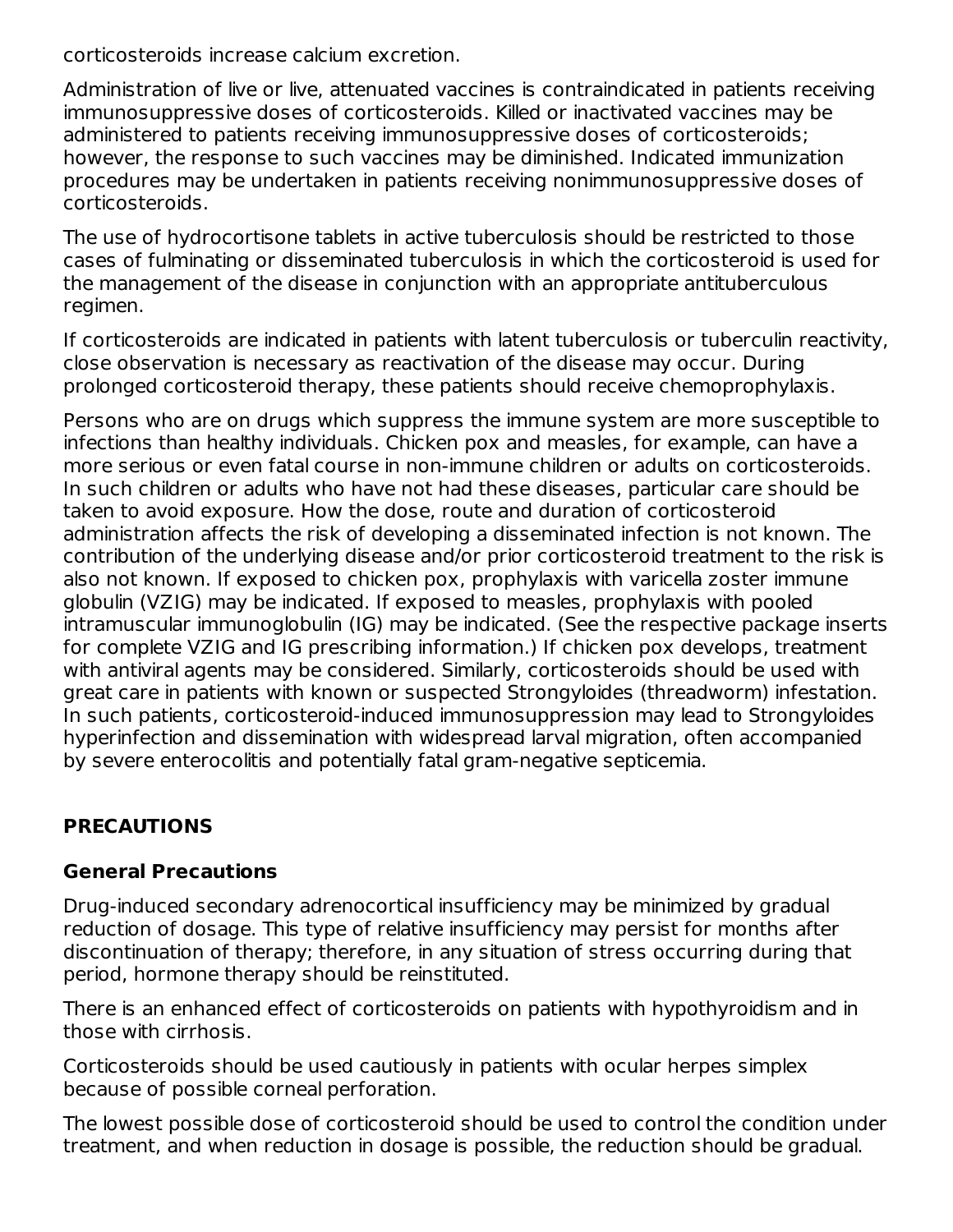Psychic derangements may appear when corticosteroids are used, ranging from euphoria, insomnia, mood swings, personality changes, and severe depression, to frank psychotic manifestations. Also, existing emotional instability or psychotic tendencies may be aggravated by corticosteroids.

Steroids should be used with caution in nonspecific ulcerative colitis, if there is a probability of impending perforation, abscess or other pyogenic infection; diverticulitis; fresh intestinal anastomoses; active or latent peptic ulcer; renal insufficiency; hypertension; osteoporosis; and myasthenia gravis.

Growth and development of infants and children on prolonged corticosteroid therapy should be carefully observed.

Kaposi's sarcoma has been reported to occur in patients receiving corticosteroid therapy. Discontinuation of corticosteroids may result in clinical remission.

Since complications of treatment with glucocorticoids are dependent on the size of the dose and the duration of treatment, a risk/benefit decision must be made in each individual case as to dose and duration of treatment and as to whether daily or intermittent therapy should be used.

Pheochromocytoma crisis, which can be fatal, has been reported after administration of systemic corticosteroids. In patients with suspected pheochromocytoma, consider the risk of pheochromocytoma crisis prior to administering corticosteroids.

### **Drug Interactions**

The pharmacokinetic interactions listed below are potentially clinically important. Drugs that induce hepatic enzymes such as phenobarbital, phenytoin and rifampin may increase the clearance of corticosteroids and may require increases in corticosteroid dose to achieve the desired response. Drugs such as troleandomycin and ketoconazole may inhibit the metabolism of corticosteroids and thus decrease their clearance. Therefore, the dose of corticosteroid should be titrated to avoid steroid toxicity. Corticosteroids may increase the clearance of chronic high dose aspirin. This could lead to decreased salicylate serum levels or increase the risk of salicylate toxicity when corticosteroid is withdrawn. Aspirin should be used cautiously in conjunction with corticosteroids in patients suffering from hypoprothrombinemia. The effect of corticosteroids on oral anticoagulants is variable. There are reports of enhanced as well as diminished effects of anticoagulants when given concurrently with corticosteroids. Therefore, coagulation indices should be monitored to maintain the desired anticoagulant effect.

### **Information for the Patient**

Persons who are on immunosuppressant doses of corticosteroids should be warned to avoid exposure to chicken pox or measles. Patients should also be advised that if they are exposed, medical advice should be sought without delay.

### **ADVERSE REACTIONS**

# **Fluid and Electrolyte Disturbances**

Sodium retention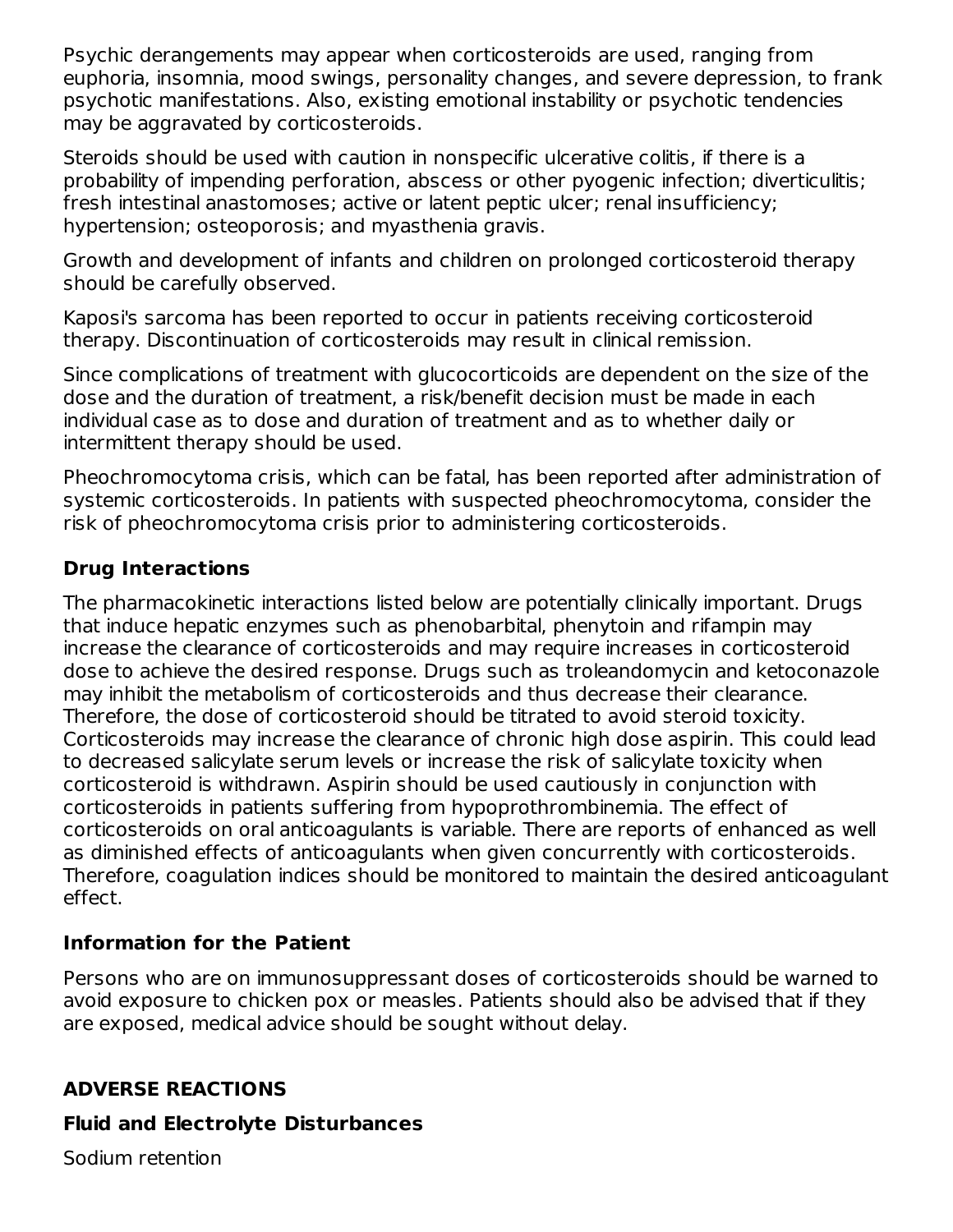Fluid retention Congestive heart failure in susceptible patients Potassium loss Hypokalemic alkalosis Hypertension **Musculoskeletal** Muscle weakness Steroid myopathy Loss of muscle mass **Osteoporosis** Tendon rupture, particularly of the Achilles tendon Vertebral compression fractures Aseptic necrosis of femoral and humeral heads

Pathologic fracture of long bones

### **Gastrointestinal**

Peptic ulcer with possible perforation and hemorrhage

**Pancreatitis** 

Abdominal distention

Ulcerative esophagitis

Increases in alanine transaminase (ALT, SGPT), aspartate transaminase (AST, SGOT) and alkaline phosphatase have been observed following corticosteroid treatment. These changes are usually small, not associated with any clinical syndrome and are reversible upon discontinuation.

### **Dermatologic**

Impaired wound healing

Thin fragile skin

Petechiae and ecchymoses

Facial erythema

Increased sweating

May suppress reactions to skin tests

### **Neurological**

Increased intracranial pressure with papilledema (pseudotumor cerebri) usually after treatment

Convulsions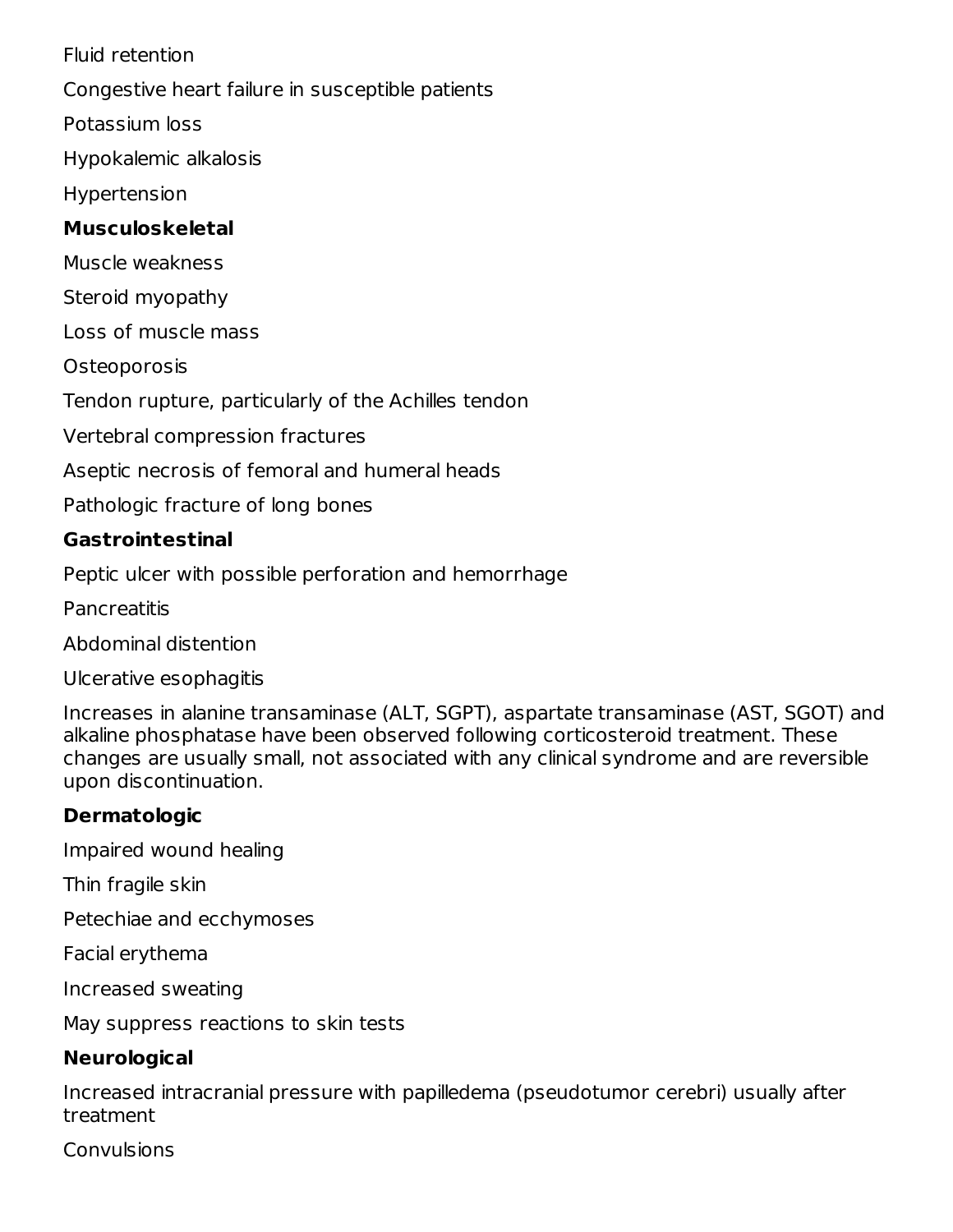Vertigo Headache Epidural lipomatosis **Endocrine** Development of Cushingoid state Suppression of growth in children Secondary adrenocortical and pituitary unresponsiveness, particularly in times of stress, as in trauma, surgery or illness Menstrual irregularities Decreased carbohydrate tolerance Manifestations of latent diabetes mellitus Increased requirements for insulin or oral hypoglycemic agents in diabetics **Ophthalmic** Central serous chorioretinopathy

Posterior subcapsular cataracts

Increased intraocular pressure

Glaucoma

Exophthalmos

#### **Metabolic**

Negative nitrogen balance due to protein catabolism

#### **Blood and lymphatic system disorders**

Leukocytosis

#### **DOSAGE AND ADMINISTRATION**

The initial dosage of hydrocortisone tablets may vary from 20 mg to 240 mg of hydrocortisone per day depending on the specific disease entity being treated. In situations of less severity lower doses will generally suffice while in selected patients higher initial doses may be required. The initial dosage should be maintained or adjusted until a satisfactory response is noted. If after a reasonable period of time there is a lack of satisfactory clinical response, hydrocortisone tablets should be discontinued and the patient transferred to other appropriate therapy. IT SHOULD BE EMPHASIZED THAT DOSAGE REQUIREMENTS ARE VARIABLE AND MUST BE INDIVIDUALIZED ON THE BASIS OF THE DISEASE UNDER TREATMENT AND THE RESPONSE OF THE PATIENT. After a favorable response is noted, the proper maintenance dosage should be determined by decreasing the initial drug dosage in small decrements at appropriate time intervals until the lowest dosage which will maintain an adequate clinical response is reached. It should be kept in mind that constant monitoring is needed in regard to drug dosage. Included in the situations which may make dosage adjustments necessary are changes in clinical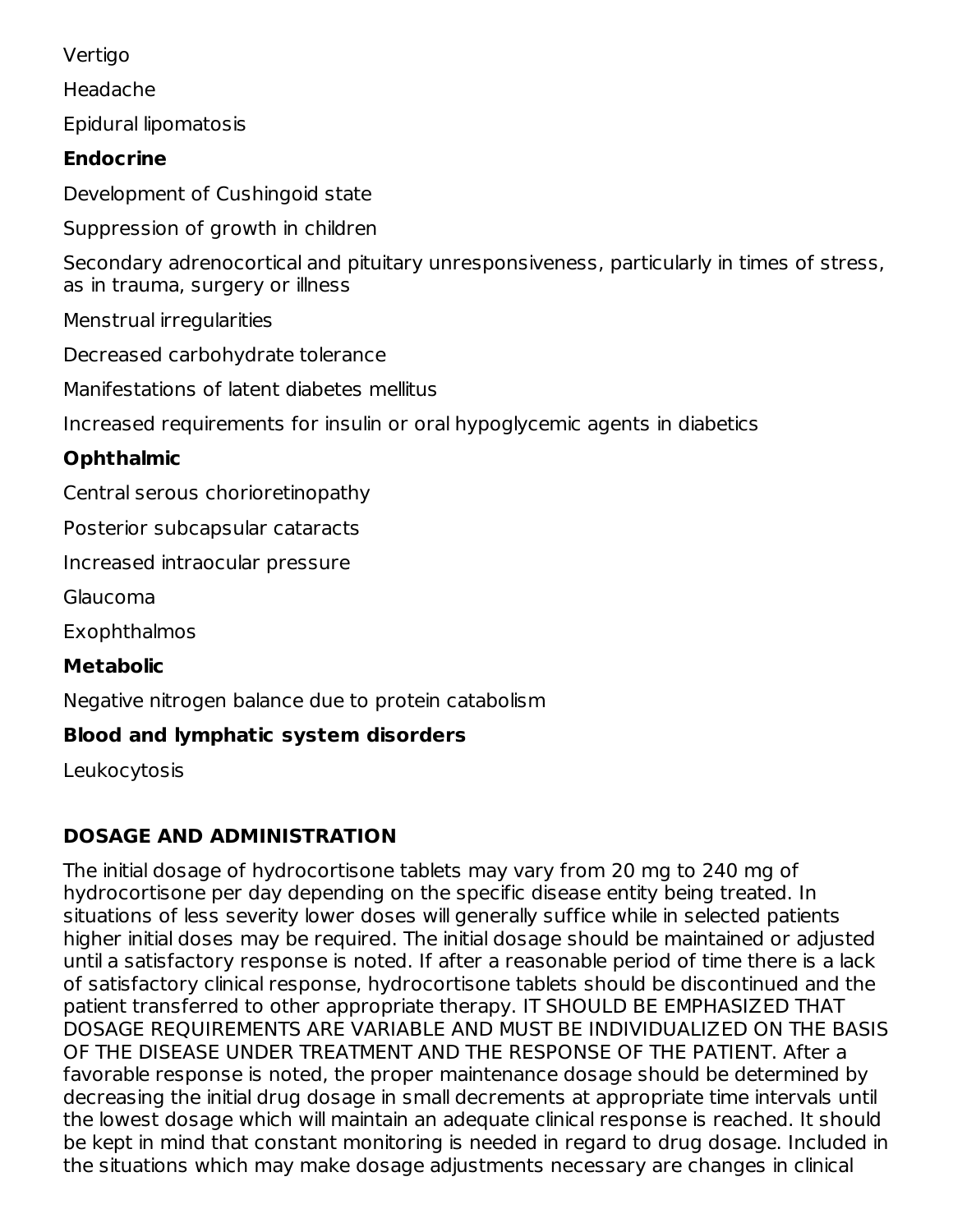status secondary to remissions or exacerbations in the disease process, the patient's individual drug responsiveness, and the effect of patient exposure to stressful situations not directly related to the disease entity under treatment; in this latter situation it may be necessary to increase the dosage of hydrocortisone tablets for a period of time consistent with the patient's condition. If after long-term therapy the drug is to be stopped, it is recommended that it be withdrawn gradually, rather than abruptly.

### **HOW SUPPLIED**

Hydrocortisone tablets, USP are available in the following strengths and package sizes:

### **20 mg**

White to off-white oval tablets debossed on one side with a bisect and other side with "P20".

NDC 72789-062-01: Bottles of 100 tablets

Store at 20° to 25°C (68° to 77°F) [See USP Controlled Room Temperature].

### **REFERENCES**

<sup>1</sup> Fekety R. Infections associated with corticosteroids and immunosuppressive therapy. In: Gorbach SL, Bartlett JG, Blacklow NR, eds. Infectious Diseases. Philadelphia: WB Saunders Company 1992:1050-1.

<sup>2</sup>Stuck AE, Minder CE, Frey FJ. Risk of infectious complications in patients taking glucocorticoids. Rev Infect Dis 1989:11(6):954-63.

### **Rx only**

Manufactured for:

### **Vensun Pharmaceuticals, Inc.**

Yardley, PA 19067

Manufactured by

### **Pharmaceutics International, Inc.**

Hunt Valley, MD 21031

Rev. 03, February 2020

### **PACKAGE LABEL.PRINCIPAL DISPLAY PANEL**

### **Hydrocortisone Tablets, USP20 mg**

**Rx Only**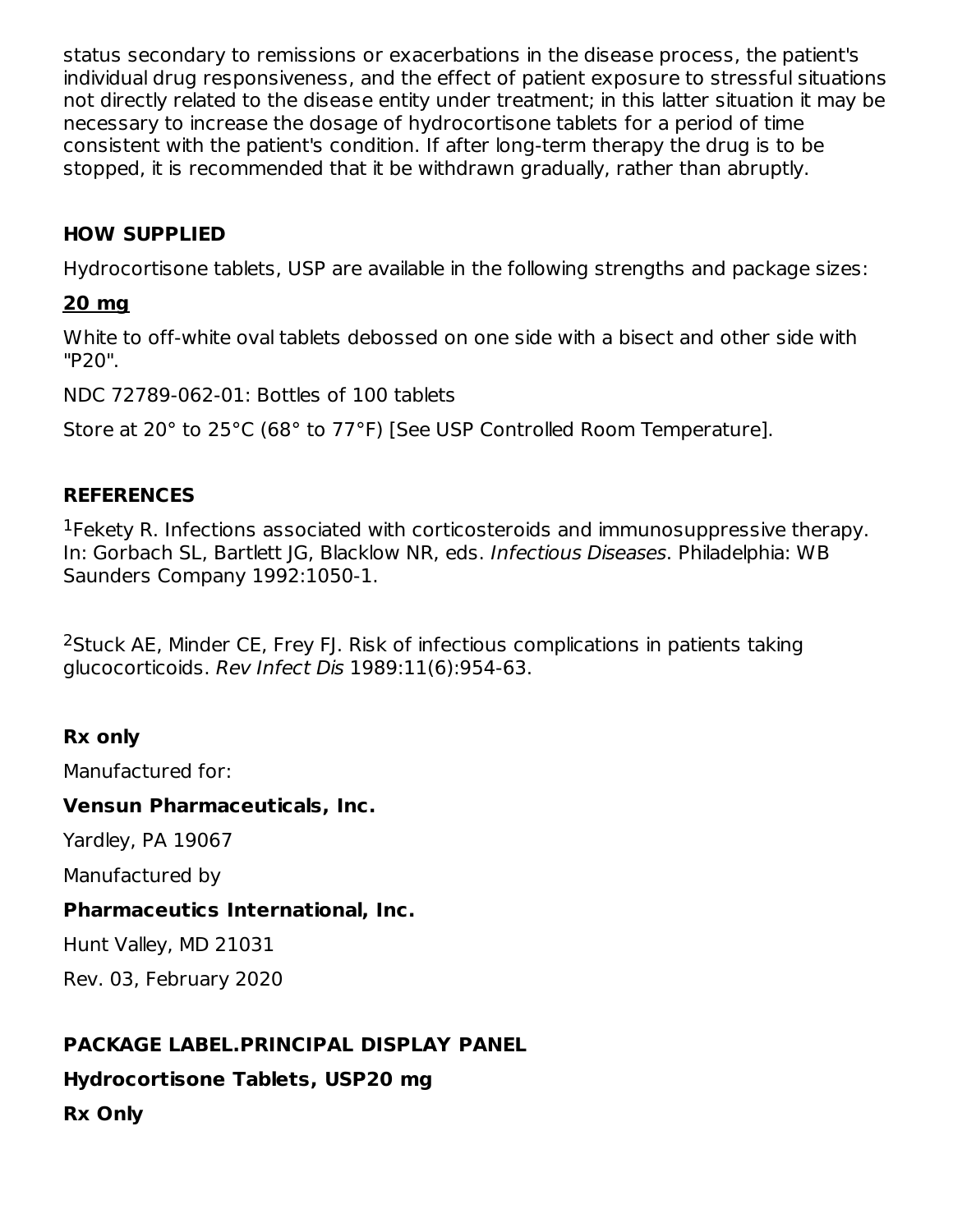

| <b>HYDROCORTISONE</b><br>hydrocortisone tablet                                               |                                                       |                                          |                              |      |          |                          |                 |  |
|----------------------------------------------------------------------------------------------|-------------------------------------------------------|------------------------------------------|------------------------------|------|----------|--------------------------|-----------------|--|
|                                                                                              |                                                       |                                          |                              |      |          |                          |                 |  |
| <b>Product Information</b>                                                                   |                                                       |                                          |                              |      |          |                          |                 |  |
| <b>Product Type</b>                                                                          |                                                       | <b>HUMAN PRESCRIPTION</b><br><b>DRUG</b> | <b>Item Code</b><br>(Source) | 142) |          | NDC:72789-062(NDC:42543- |                 |  |
| <b>Route of Administration</b>                                                               |                                                       | ORAI                                     |                              |      |          |                          |                 |  |
|                                                                                              |                                                       |                                          |                              |      |          |                          |                 |  |
|                                                                                              |                                                       |                                          |                              |      |          |                          |                 |  |
| <b>Active Ingredient/Active Moiety</b>                                                       |                                                       |                                          |                              |      |          |                          |                 |  |
| <b>Ingredient Name</b><br><b>Basis of Strength</b>                                           |                                                       |                                          |                              |      |          |                          | <b>Strength</b> |  |
| HYDROCORTISONE (UNII: W4X0X7BPJ) (HYDROCORTISONE - UNII: W4X0X7BPJ)<br><b>HYDROCORTISONE</b> |                                                       |                                          |                              |      |          | $20 \text{ mg}$          |                 |  |
|                                                                                              |                                                       |                                          |                              |      |          |                          |                 |  |
|                                                                                              |                                                       |                                          |                              |      |          |                          |                 |  |
| <b>Inactive Ingredients</b>                                                                  |                                                       |                                          |                              |      |          |                          |                 |  |
| <b>Ingredient Name</b>                                                                       |                                                       |                                          |                              |      |          | <b>Strength</b>          |                 |  |
| LACTOSE MONOHYDRATE (UNII: EWQ57Q8I5X)                                                       |                                                       |                                          |                              |      |          |                          |                 |  |
|                                                                                              | <b>CELLULOSE, MICROCRYSTALLINE (UNII: OP1R32D61U)</b> |                                          |                              |      |          |                          |                 |  |
| <b>SILICON DIOXIDE (UNII: ETJ7Z6XBU4)</b>                                                    |                                                       |                                          |                              |      |          |                          |                 |  |
| MAGNESIUM STEARATE (UNII: 70097M6I30)                                                        |                                                       |                                          |                              |      |          |                          |                 |  |
|                                                                                              |                                                       |                                          |                              |      |          |                          |                 |  |
|                                                                                              |                                                       |                                          |                              |      |          |                          |                 |  |
| <b>Product Characteristics</b>                                                               |                                                       |                                          |                              |      |          |                          |                 |  |
| Color                                                                                        | white (to off White)                                  |                                          | <b>Score</b>                 |      | 2 pieces |                          |                 |  |
| <b>Shape</b>                                                                                 | OVAL (OVAL)                                           |                                          | <b>Size</b>                  |      |          | 10 <sub>mm</sub>         |                 |  |